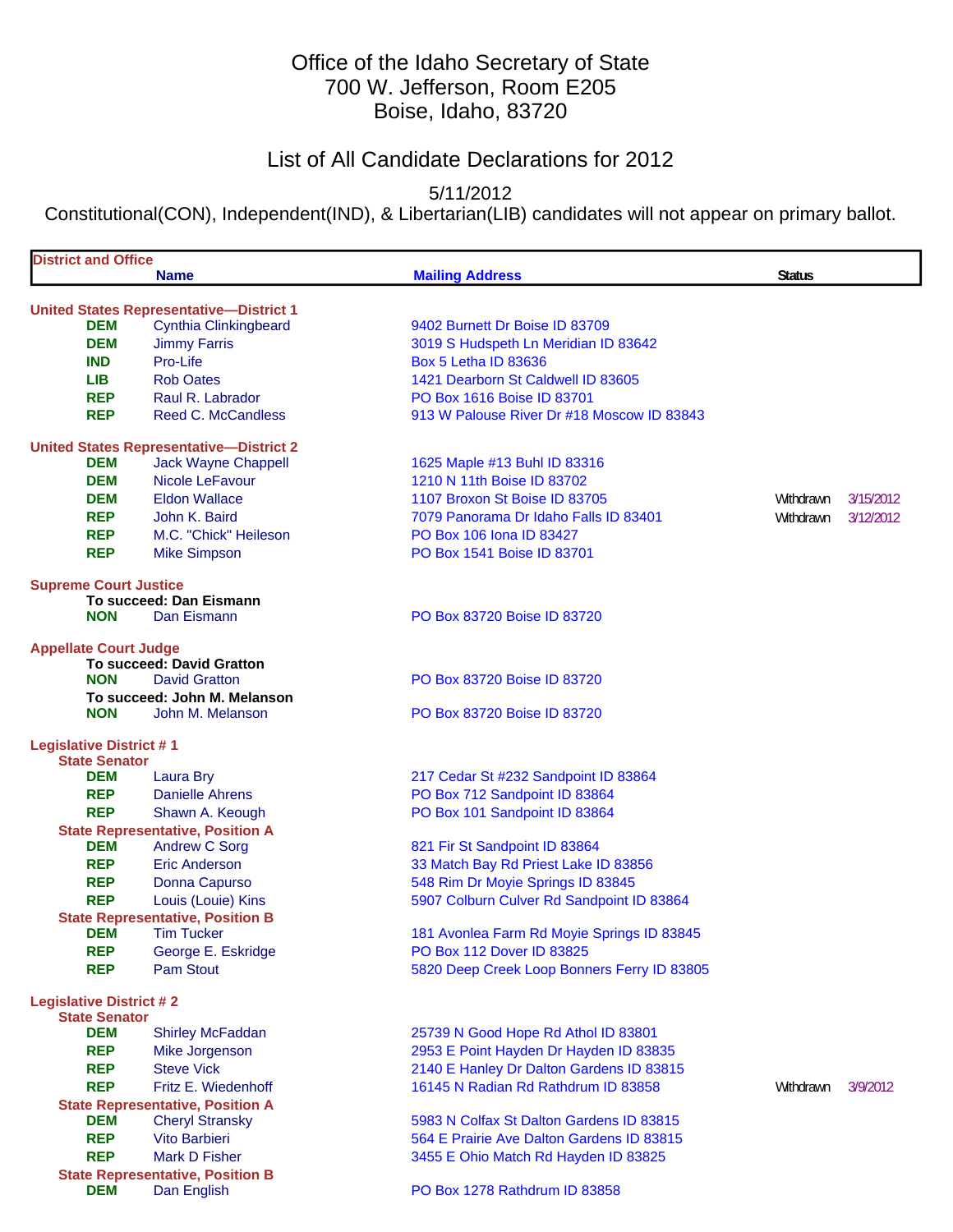| <b>District and Office</b>                             | <b>Name</b>                                                      | <b>Mailing Address</b>                                                      | <b>Status</b> |           |
|--------------------------------------------------------|------------------------------------------------------------------|-----------------------------------------------------------------------------|---------------|-----------|
| <b>REP</b>                                             | Jeri J. DeLange                                                  | 8464 N Cloverleaf Dr Hayden ID 83835                                        | Withdrawn     | 3/29/2012 |
| <b>REP</b>                                             | <b>Phil Hart</b>                                                 | 4430 E Sarah Loop Athol ID 83801                                            |               |           |
| <b>REP</b>                                             | <b>Ed Morse</b>                                                  |                                                                             |               |           |
|                                                        |                                                                  | PO Box 3294 Hayden ID 83835                                                 |               |           |
| <b>REP</b>                                             | <b>Ronald Ross Vieselmeyer</b>                                   | 3776 E Sky Harbor Dr Coeur d'Alene ID 83814                                 |               |           |
| <b>REP</b>                                             | <b>Fritz Wiedenhoff</b>                                          | 16145 N Radian Rd Rathdrum ID 83858                                         |               |           |
| <b>Legislative District #3</b><br><b>State Senator</b> |                                                                  |                                                                             |               |           |
| <b>DEM</b>                                             | <b>Kristy Reed Johnson</b>                                       | 312 S Coho Rd Post Falls ID 83854                                           |               |           |
| <b>REP</b>                                             | <b>Bob Nonini</b>                                                | 5875 W Harbor Dr Coeur d'Alene ID 83814                                     |               |           |
|                                                        | <b>State Representative, Position A</b>                          |                                                                             |               |           |
| DEM                                                    | David Larsen                                                     | PO Box 578 Coeur d'Alene ID 83816                                           |               |           |
| <b>REP</b>                                             | <b>Fred Meckel</b>                                               | 8575 W Arizona St Rathdrum ID 83858                                         | Withdrawn     | 3/19/2012 |
| <b>REP</b>                                             | <b>Ron Mendive</b>                                               | 3732 S Dusty Ln Coeur d'Alene ID 83814                                      |               |           |
| <b>REP</b>                                             | Jeff Tyler                                                       | PO Box 2527 Post Falls ID 83877                                             |               |           |
|                                                        | <b>State Representative, Position B</b>                          |                                                                             |               |           |
| DEM                                                    | Ronald K. Johnson                                                | 312 S Coho Rd Post Falls ID 83854                                           |               |           |
| <b>REP</b>                                             | Frank N. Henderson                                               | 362 S Ponderosa Lp Post Falls ID 83854                                      |               |           |
| <b>REP</b>                                             | <b>Jack Schroeder</b>                                            | 18772 W Riverview Dr Post Falls ID 83854                                    |               |           |
| <b>Legislative District #4</b>                         |                                                                  |                                                                             |               |           |
| <b>State Senator</b>                                   |                                                                  |                                                                             |               |           |
| <b>DEM</b>                                             | Warren A. Ducote Jr.                                             | 3667 Evergreen Dr Coeur d'Alene ID 83815                                    |               |           |
| <b>IND</b>                                             | Jeremy P. Boggess                                                | PO Box 3065 Coeur d'Alene ID 83816                                          |               |           |
| <b>REP</b>                                             | John W Goedde                                                    | 1010 E Mullan Ave Unit 203 Coeur d'Alene ID 83814                           |               |           |
|                                                        | <b>State Representative, Position A</b>                          |                                                                             |               |           |
| <b>CON</b>                                             | Ray J. Writz                                                     | 100 Miller Ave Apt #1 Coeur d'Alene ID 83814                                |               |           |
| <b>DEM</b>                                             | <b>Janet Callen</b>                                              | 1392 W Ocean Ave Coeur d'Alene ID 83815                                     |               |           |
| <b>REP</b>                                             | <b>Jeff Ames</b>                                                 | 1033 N 4th St Coeur d'Alene ID 83814                                        |               |           |
| <b>REP</b>                                             | <b>Luke Malek</b>                                                | 721 N 8th St Coeur d'Alene ID 83814                                         |               |           |
|                                                        | <b>State Representative, Position B</b>                          |                                                                             |               |           |
| <b>DEM</b>                                             | Anne L. Nesse                                                    | 854 N Victorian Dr Coeur d'Alene ID 83814                                   |               |           |
| <b>REP</b>                                             | <b>Kathleen Sims</b>                                             | PO Box 399 Coeur d'Alene ID 83816                                           |               |           |
| <b>Legislative District #5</b><br><b>State Senator</b> |                                                                  |                                                                             |               |           |
| <b>DEM</b>                                             | Dan J Schmidt                                                    | 267 Circle Dr Moscow ID 83843                                               |               |           |
| <b>REP</b>                                             | <b>Gresham Bouma</b>                                             | PO Box 105 Viola ID 83872                                                   |               |           |
| <b>REP</b>                                             | <b>Barrett Schroeder</b>                                         | 1384 Walenta Dr Moscow ID 83843                                             |               |           |
|                                                        | <b>State Representative, Position A</b>                          |                                                                             |               |           |
| <b>DEM</b>                                             | Paulette E. Jordan                                               | 945 Q St Plummer ID 83851                                                   |               |           |
| <b>DEM</b>                                             | James "Jim" Stivers                                              | 1435 Desmet Rd Desmet ID 83824                                              |               |           |
| <b>REP</b>                                             | <b>Cindy Agidius</b>                                             | 1155 Crumarine Lp Rd Moscow ID 83843                                        |               |           |
|                                                        | <b>State Representative, Position B</b>                          |                                                                             |               |           |
| <b>DEM</b>                                             | <b>Shirley Gene Ringo</b>                                        | 1021 Herrington Rd Moscow ID 83843                                          |               |           |
| <b>REP</b>                                             | Kenneth B. De Vries                                              | 333 Lost Trail St Saint Maries ID 83861                                     |               |           |
| <b>REP</b>                                             | <b>Bob Hassoldt</b>                                              | PO Box 29 Kendrick ID 83537                                                 |               |           |
| <b>REP</b>                                             | Rex Joseph "Joe" Steele                                          | 1131 Highland Dr Moscow ID 83843                                            |               |           |
| <b>Legislative District #6</b>                         |                                                                  |                                                                             |               |           |
| <b>State Senator</b>                                   |                                                                  |                                                                             |               |           |
| <b>DEM</b>                                             | John Bradbury                                                    | 729 Preston Ave Lewiston ID 83501                                           |               |           |
| <b>REP</b>                                             | Dan Johnson                                                      | 513 Main St #201 Lewiston ID 83501                                          |               |           |
| <b>REP</b>                                             | <b>Jeff Nesset</b>                                               | 355 W Shiloh Dr Lewiston ID 83501                                           |               |           |
| <b>DEM</b>                                             | <b>State Representative, Position A</b><br><b>Pete Gertonson</b> |                                                                             |               |           |
| <b>REP</b>                                             | Thyra K. Stevenson                                               | 39825 Bluejay Ln Lewiston ID 83501<br>308 N Prospect Blvd Lewiston ID 83501 |               |           |
|                                                        |                                                                  |                                                                             |               |           |
| <b>DEM</b>                                             | <b>State Representative, Position B</b><br>John Rusche           | 1405 27th Ave Lewiston ID 83501                                             |               |           |
| <b>REP</b>                                             | <b>Daniel Santiago</b>                                           | 3439 Syringa Dr Lewiston ID 83501                                           |               |           |
|                                                        |                                                                  |                                                                             |               |           |
| <b>Legislative District #7</b><br><b>State Senator</b> |                                                                  |                                                                             |               |           |
| <b>IND</b>                                             | Jon Cantamessa                                                   | 97 Creekside Dr Wallace ID 83873                                            |               |           |
| <b>REP</b>                                             | Mary Wade Heston                                                 | PO Box 405 Kellogg ID 83837                                                 |               |           |
| <b>REP</b>                                             | <b>Sheryl L Nuxoll</b>                                           | 805 N Maple Cottonwood ID 83522                                             |               |           |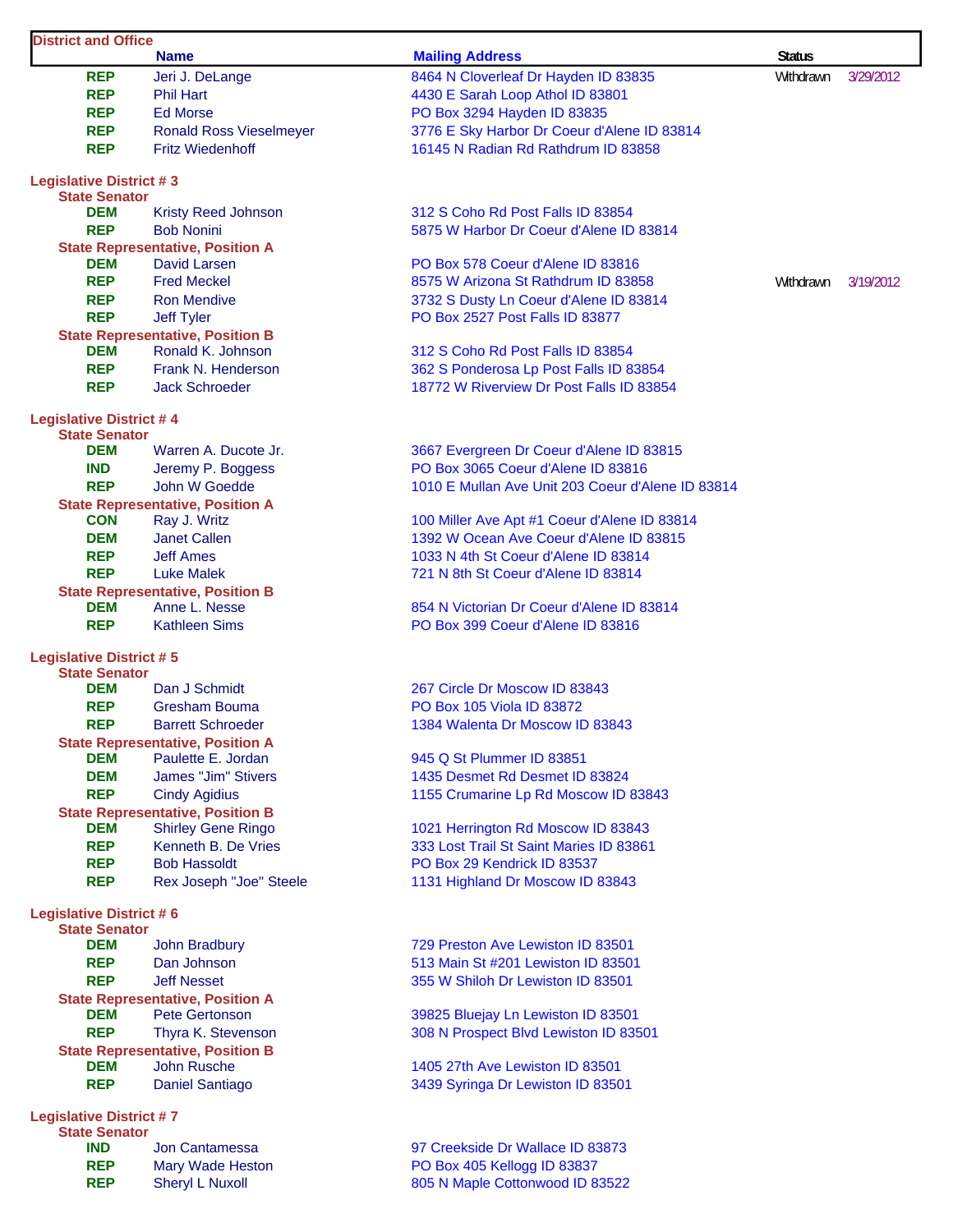| <b>District and Office</b>         |                                                                  |                                        |               |           |
|------------------------------------|------------------------------------------------------------------|----------------------------------------|---------------|-----------|
|                                    | <b>Name</b>                                                      | <b>Mailing Address</b>                 | <b>Status</b> |           |
|                                    | <b>State Representative, Position A</b>                          |                                        |               |           |
| <b>REP</b>                         | <b>Ed Galloway</b>                                               | 524 Galloway Dr Lenore ID 83541        |               |           |
| <b>REP</b>                         | <b>Shannon McMillan</b>                                          | PO Box 26 Silverton ID 83867           |               |           |
| <b>REP</b>                         | <b>Rex Rammell</b>                                               | PO Box 81 Kooskia ID 83539             |               |           |
|                                    | <b>State Representative, Position B</b>                          |                                        |               |           |
| DEM                                | James J. Paradiso                                                | 413 Aspen Ln Grangeville ID 83530      |               |           |
| <b>REP</b>                         | Paul E. Shepherd                                                 | PO Box 277 Riggins ID 83549            |               |           |
| <b>Legislative District #8</b>     |                                                                  |                                        |               |           |
| <b>State Senator</b>               |                                                                  |                                        |               |           |
| <b>DEM</b>                         | Joanna Clausen                                                   | 3654 W Central Rd Emmett ID 83617      |               |           |
| <b>IND</b>                         | Kirsten Faith Richardson                                         | Box 5 Letha ID 83636                   |               |           |
| <b>REP</b>                         | <b>Terry Gestrin</b>                                             | PO Box 399 Donnelly ID 83615           |               |           |
| <b>REP</b>                         | <b>Steven Thayn</b>                                              | 5655 Hillview Rd Emmett ID 83617       |               |           |
| <b>REP</b>                         | Alan D. Ward                                                     | PO Box 523 Garden Valley ID 83622      |               |           |
| <b>REP</b>                         | <b>B. Christian Zimmermann</b>                                   | 121 Bogie Lane Cascade ID 83611        | Withdrawn     | 3/9/2012  |
|                                    | <b>State Representative, Position A</b>                          |                                        |               |           |
| <b>DEM</b>                         | Karla J. Miller                                                  | PO Box 1927 McCall ID 83638            |               |           |
| <b>REP</b>                         | <b>John Blattler</b>                                             | 4 Mores Creek Rd Boise ID 83716        |               |           |
| <b>REP</b>                         | Dan Davis                                                        | PO Box 987 Cascade ID 83611            |               |           |
| <b>REP</b>                         | Ken A. Roberts                                                   | PO Box 1177 Donnelly ID 83615          |               |           |
|                                    | <b>State Representative, Position B</b>                          |                                        |               |           |
| <b>DEM</b>                         | Victoria Casetta                                                 | 907 Jackson Ave Emmett ID 83617        |               |           |
| <b>DEM</b>                         | <b>Cindy Phelps</b>                                              | 90 Aldous Dr Salmon ID 83467           |               |           |
| <b>REP</b>                         | <b>Lenore Hardy Barrett</b>                                      | PO Box 347 Challis ID 83226            |               |           |
| <b>REP</b>                         | <b>Merrill Beyeler</b>                                           | 4861 Lemhi Rd Leadore ID 83464         |               |           |
| <b>REP</b>                         | K. LaVon Dresen                                                  | 724 S Commercial Ave Emmett ID 83617   |               |           |
| <b>REP</b>                         | <b>Kenny Keene</b>                                               | 3146 Laurel Way Emmett ID 83617        |               |           |
|                                    |                                                                  |                                        |               |           |
| <b>Legislative District #9</b>     |                                                                  |                                        |               |           |
| <b>State Senator</b>               |                                                                  |                                        |               |           |
| DEM                                | Jennifer Morgan                                                  | 726 N 7th St Payette ID 83661          | Withdrawn     | 3/29/2012 |
| <b>REP</b>                         | <b>Matthew W. Faulks</b>                                         | PO Box 511 Payette ID 83661            |               |           |
| <b>REP</b>                         | Monty J. Pearce                                                  | 2001 County Line New Plymouth ID 83655 |               |           |
|                                    | <b>State Representative, Position A</b>                          |                                        |               |           |
| <b>DEM</b>                         | <b>Steve Worthley</b>                                            | 355 W Main Weiser ID 83672             |               |           |
| <b>REP</b>                         | Lawerence E. Denney                                              | PO Box 114 Midvale ID 83645            |               |           |
|                                    | <b>State Representative, Position B</b>                          |                                        |               |           |
| <b>DEM</b>                         | <b>Alma Hasse</b>                                                | 2945 1st Ln E Parma ID 83660           | Withdrawn     | 3/29/2012 |
| <b>IND</b>                         | <b>Mary Sue Roach</b>                                            | 339 Airport Rd Weiser ID 83672         |               |           |
| <b>REP</b>                         | <b>Judy Boyle</b>                                                | 2301 Valley Rd Midvale ID 83645        |               |           |
| <b>REP</b>                         | <b>Kendall Nelson-Jeffs</b>                                      | 28263 Grandview Rd Parma ID 83660      |               |           |
| <b>REP</b>                         | Jeri Soulier                                                     | 1840 East Fork Rd Weiser ID 83672      |               |           |
| <b>REP</b>                         | Daniel S. Weston                                                 | 26332 Burden Rd Parma ID 83660         |               |           |
|                                    |                                                                  |                                        |               |           |
| <b>Legislative District #10</b>    |                                                                  |                                        |               |           |
| <b>State Senator</b><br><b>DEM</b> | <b>Leif Skyving</b>                                              | 1806 Washington Ave Caldwell ID 83605  |               |           |
| <b>REP</b>                         | Kent A. Marmon                                                   | 1924 Fillmore St Caldwell ID 83605     |               |           |
| <b>REP</b>                         | <b>Jim Rice</b>                                                  | 2319 Polk St Caldwell ID 83605         |               |           |
|                                    |                                                                  |                                        |               |           |
| <b>DEM</b>                         | <b>State Representative, Position A</b><br><b>Travis Manning</b> | 520 E Ash St Caldwell ID 83605         |               |           |
| <b>REP</b>                         | David B. Clark                                                   | 823 S 10th Ave Caldwell ID 83605       | Withdrawn     | 3/9/2012  |
| <b>REP</b>                         | <b>Brandon Hixon</b>                                             | 910 N Plateau Ave Caldwell ID 83605    |               |           |
| <b>REP</b>                         | Jarom Wagoner                                                    |                                        |               |           |
|                                    | <b>State Representative, Position B</b>                          | 1321 Fairway Dr Caldwell ID 83605      |               |           |
| <b>DEM</b>                         | <b>Angel Zeimantz</b>                                            | 4407 Oregon Ave Caldwell ID 83607      |               |           |
| <b>REP</b>                         | <b>Darrell Bolz</b>                                              | 3412 College Ave Caldwell ID 83605     |               |           |
|                                    |                                                                  |                                        |               |           |
| <b>Legislative District #11</b>    |                                                                  |                                        |               |           |
| <b>State Senator</b>               |                                                                  |                                        |               |           |
| <b>DEM</b>                         | <b>Victoria Brown</b>                                            | 1226 Ruth Ln Nampa ID 83686            |               |           |
| <b>REP</b>                         | <b>Maurice Clements</b>                                          | 7326 Rim Rd Nampa ID 83686             |               |           |
| <b>REP</b>                         | Patti Anne Lodge                                                 | 18500 Symms Rd Caldwell ID 83607       |               |           |
| <b>REP</b>                         | Thomas A. Munds                                                  | PO Box 851 Middleton ID 83644          | Withdrawn     | 3/23/2012 |

٦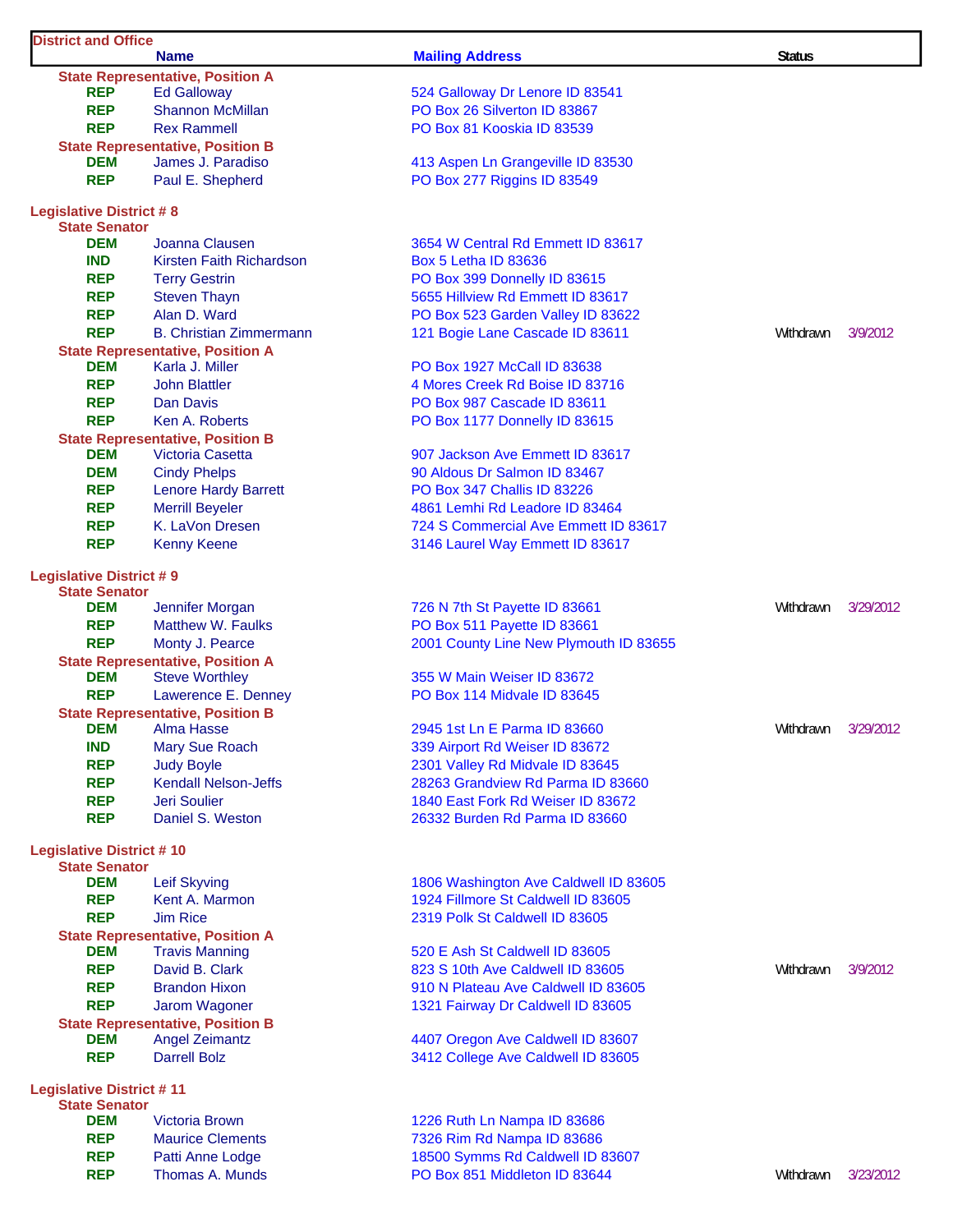### **District and Office**

|                                                         | <b>Name</b>                                                 | <b>Mailing Address</b>                   | <b>Status</b> |
|---------------------------------------------------------|-------------------------------------------------------------|------------------------------------------|---------------|
|                                                         | <b>State Representative, Position A</b>                     |                                          |               |
| <b>REP</b>                                              | Gayle L. Batt                                               | <b>PO Box 14 Huston ID 83630</b>         |               |
| <b>REP</b>                                              | <b>Greg Collett</b>                                         | 21255 Lonkey Ln Caldwell ID 83607        |               |
|                                                         | <b>State Representative, Position B</b>                     |                                          |               |
| <b>REP</b>                                              | <b>Matt Dorsey</b>                                          | 21755 Hoskins Rd Caldwell ID 83607       |               |
| <b>REP</b>                                              | John Gough                                                  | 28221 Fox Ln Wilder ID 83676             |               |
| <b>REP</b>                                              | Ronalee Linsenmann                                          | 6821 Deer Flat Nampa ID 83686            |               |
| <b>REP</b>                                              | <b>Christy Perry</b>                                        | 8791 Elkhorn Ln Nampa ID 83686           |               |
| <b>Legislative District #12</b><br><b>State Senator</b> |                                                             |                                          |               |
| <b>DEM</b>                                              | Maria Mabbutt                                               | 803 10th St S Nampa ID 83651             |               |
| <b>DEM</b>                                              | <b>Melissa Sue Robinson</b>                                 | 468 W Orchard Ave Apt 304 Nampa ID 83651 |               |
| <b>REP</b>                                              | <b>Todd Lakey</b>                                           | 34 S Bingham St Nampa ID 83651           |               |
| <b>REP</b>                                              | Robert E. Schaefer                                          | PO Box 55 Nampa ID 83653                 |               |
|                                                         | <b>State Representative, Position A</b>                     |                                          |               |
| <b>DEM</b>                                              | Tracy S. Volpi                                              | 912 9th St N Nampa ID 83687              |               |
| <b>REP</b>                                              | <b>Robert Anderst</b>                                       | 7401 E Grey Lag Dr Nampa ID 83687        |               |
| <b>REP</b>                                              | Roger L. Hunt                                               | 6120 Airport Rd Nampa ID 83687           |               |
| <b>REP</b>                                              | <b>Steve Nible</b>                                          | 104 N Sugar St Nampa ID 83687            |               |
|                                                         | <b>State Representative, Position B</b>                     |                                          |               |
| <b>DEM</b>                                              | F. Lawrence Dawson                                          | 426 N David Frost St Nampa ID 83651      |               |
| <b>REP</b>                                              | <b>Sherri Nible</b>                                         | 104 N Sugar St Nampa ID 83687            |               |
| <b>REP</b>                                              | <b>Aaron Gonzalez</b>                                       | 1432 W Roberts PI Nampa ID 83651         |               |
| <b>REP</b>                                              | Rick D. Youngblood                                          | 12612 Smith Ave Nampa ID 83651           |               |
|                                                         |                                                             |                                          |               |
| <b>Legislative District #13</b><br><b>State Senator</b> |                                                             |                                          |               |
| <b>DEM</b>                                              | <b>Matthew L Greene</b>                                     | 1621 S Woodland Dr Nampa ID 83686        |               |
| <b>REP</b>                                              | <b>Curt McKenzie</b>                                        | 1911 S Candlewood Dr Nampa ID 83686      |               |
| <b>REP</b>                                              | Hubert L. Osborne                                           | 4199 E Switzer Way Nampa ID 83686        |               |
|                                                         | <b>State Representative, Position A</b>                     |                                          |               |
| <b>DEM</b>                                              | <b>Clayton Trehal</b>                                       | 2515 Klamath Ct Nampa ID 83686           |               |
| <b>REP</b>                                              | <b>Brent J. Crane</b>                                       | 1217 W Hawaii Ave Nampa ID 83686         |               |
|                                                         | <b>State Representative, Position B</b>                     |                                          |               |
| <b>REP</b>                                              | Gary E. Collins                                             | 2019 E Massachusetts Nampa ID 83686      |               |
| <b>Legislative District #14</b><br><b>State Senator</b> |                                                             |                                          |               |
| <b>IND</b>                                              | Al Shoushtarian                                             | 1119 N Eagle Eagle ID 83616              |               |
| <b>REP</b>                                              | <b>Stan Bastian</b>                                         | 1369 E Nest View Ct Eagle ID 83616       |               |
| <b>REP</b>                                              | <b>Gary Bauer</b>                                           | 9789 W Pembridge Star ID 83669           |               |
| <b>REP</b>                                              | Marv Hagedorn                                               | 5285 W Ridgeside St Meridian ID 83646    |               |
|                                                         | <b>State Representative, Position A</b>                     |                                          |               |
| <b>REP</b>                                              | <b>Mike Moyle</b>                                           | 480 N Plummer Rd Star ID 83669           |               |
|                                                         | <b>State Representative, Position B</b>                     |                                          |               |
| <b>REP</b>                                              | <b>Reed DeMordaunt</b>                                      | 1017 S Arbor Island Way Eagle ID 83616   |               |
| <b>REP</b>                                              | <b>Michael Greenway</b>                                     | 234 W Cobblestone Ct Eagle ID 83616      |               |
| <b>Legislative District #15</b>                         |                                                             |                                          |               |
| <b>State Senator</b>                                    |                                                             |                                          |               |
| <b>DEM</b>                                              | <b>Betty Richardson</b>                                     | PO Box 7706 Boise ID 83707               |               |
| <b>REP</b>                                              | Fred S. Martin                                              | 3672 N Tumbleweed PI Boise ID 83713      |               |
| <b>DEM</b>                                              | <b>State Representative, Position A</b><br><b>John Hart</b> | 10099 W Alliance Dr Boise ID 83704       |               |
| <b>DEM</b>                                              | <b>Richard Keller</b>                                       | 13329 W Pala Mesa Dr Boise ID 83713      |               |
| <b>REP</b>                                              | Lynn M. Luker                                               | 514 S El Blanco Dr Boise ID 83709        |               |
|                                                         | <b>State Representative, Position B</b>                     |                                          |               |
| <b>DEM</b>                                              | <b>Steve Berch</b>                                          | 13328 W Engelmann Dr Boise ID 83713      |               |
| <b>REP</b>                                              | <b>Curtis Ellis</b>                                         | 11220 W Daniel Ct Boise ID 83713         |               |
| <b>REP</b>                                              | <b>Mark Patterson</b>                                       | PO Box 191160 Boise ID 83719             |               |
|                                                         |                                                             |                                          |               |
| <b>Lagislative District # 16</b>                        |                                                             |                                          |               |

| <b>Legislative District #16</b> |                    |  |
|---------------------------------|--------------------|--|
| <b>State Senator</b>            |                    |  |
| <b>DEM</b>                      | Les Bock           |  |
| <b>RFP</b>                      | <u>Lee-Mark Ru</u> |  |

5960 N Willowdale Ln Garden City ID 83714 **REPPO Box 2079 Boise ID 83701** Mithdrawn 3/9/2012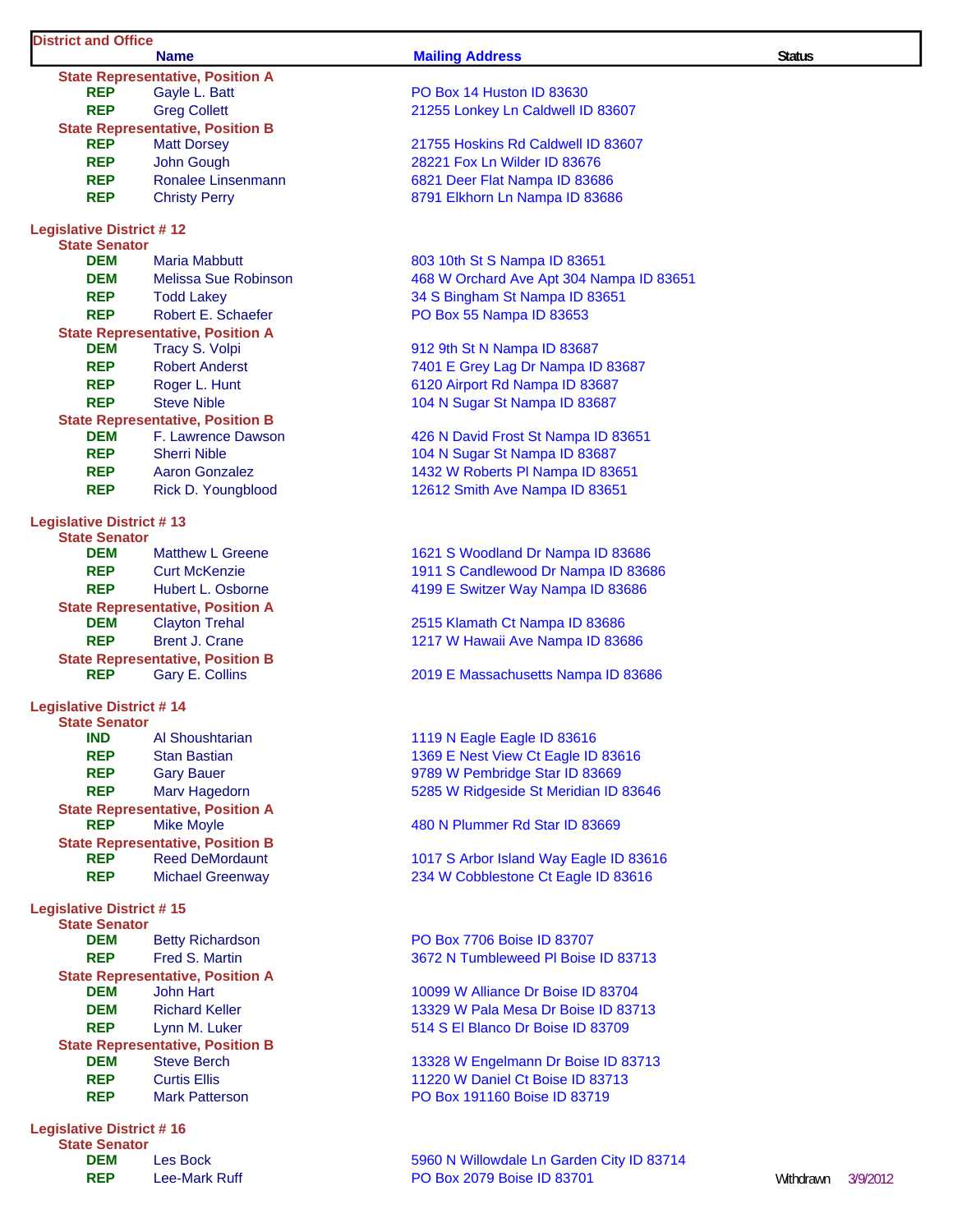| <b>District and Office</b>                              | <b>Name</b>                                                           | <b>Mailing Address</b>                     | <b>Status</b> |           |
|---------------------------------------------------------|-----------------------------------------------------------------------|--------------------------------------------|---------------|-----------|
| <b>REP</b>                                              | Dennis C. Warren                                                      | 9321 W Riverside Dr Boise ID 83714         |               |           |
|                                                         | <b>State Representative, Position A</b>                               |                                            |               |           |
| <b>DEM</b>                                              | <b>Grant Burgoyne</b>                                                 | 2203 Mountain View Dr Boise ID 83706       |               |           |
| <b>LIB</b>                                              | <b>Jeffrey Laing</b>                                                  | 3013 N 28th St Boise ID 83703              |               |           |
| <b>REP</b>                                              | <b>Lee-Mark Ruff</b>                                                  | PO Box 2079 Boise ID 83701                 |               |           |
|                                                         | <b>State Representative, Position B</b>                               |                                            |               |           |
| <b>DEM</b>                                              | David A. Honey                                                        | 3200 W Edgemoor St Boise ID 83703          |               |           |
| <b>DEM</b>                                              | <b>Hy Kloc</b>                                                        | 3932 Oak Park PI Boise ID 83703            |               |           |
| <b>DEM</b>                                              | Jeff Stephenson                                                       | 312 E 47th St #4 Garden City ID 83714      | Withdrawn     | 3/5/2012  |
| <b>REP</b>                                              | <b>Fairy D Hitchcock</b>                                              | 2127 Middlefield Rd Boise ID 83704         |               |           |
| <b>REP</b>                                              | <b>Graham Paterson</b>                                                | 7313 Kingston Dr Boise ID 83704            |               |           |
| <b>Legislative District #17</b>                         |                                                                       |                                            |               |           |
| <b>State Senator</b>                                    |                                                                       |                                            |               |           |
| <b>DEM</b>                                              | <b>Elliot Werk</b>                                                    | 6810 Randolph Dr Boise ID 83709            |               |           |
| <b>REP</b>                                              | <b>Thomas Bullock</b>                                                 | 4809 Morris Hill Rd Boise ID 83706         |               |           |
| <b>REP</b>                                              | Judy M. Peavey-Derr                                                   | 3100 Crescent Rim Dr #305 Boise ID 83706   |               |           |
| <b>DEM</b>                                              | <b>State Representative, Position A</b><br>John L Gannon              | 1104 Johnson St Boise ID 83705             |               |           |
| <b>DEM</b>                                              | <b>Bill Killen</b>                                                    |                                            |               |           |
| <b>IND</b>                                              | <b>Gus Voss</b>                                                       | 734 S Coral PI Boise ID 83705              | Withdrawn     | 3/13/2012 |
| <b>REP</b>                                              |                                                                       | 207 N Liberty St Boise ID 83704            |               |           |
|                                                         | <b>Kreed Ray Kleinkopf</b><br><b>State Representative, Position B</b> | 1715 Woodbridge Ln Boise ID 83706          |               |           |
| <b>DEM</b>                                              | <b>Sue Chew</b>                                                       | 1304 Lincoln Ave Boise ID 83706            |               |           |
| <b>DEM</b>                                              | <b>Greg Nielson</b>                                                   | 1113 S Abbs Boise ID 83705                 |               |           |
| <b>LIB</b>                                              | <b>Mikel Hautzinger</b>                                               | 6400 Oreana Cir Boise ID 83709             |               |           |
| <b>REP</b>                                              | Chad Inman                                                            | 2007 S Latah Boise ID 83705                |               |           |
|                                                         |                                                                       |                                            |               |           |
| <b>Legislative District #18</b><br><b>State Senator</b> |                                                                       |                                            |               |           |
| <b>DEM</b>                                              | <b>Matthew Duncan</b>                                                 | 1712 S Helen St Boise ID 83705             |               |           |
| <b>DEM</b>                                              | Branden J. Durst                                                      | PO Box 170117 Boise ID 83717               |               |           |
| <b>REP</b>                                              | Mitch Toryanski                                                       | PO Box 1444 Boise ID 83701                 |               |           |
|                                                         | <b>State Representative, Position A</b>                               |                                            |               |           |
| <b>DEM</b>                                              | Janie Ward-Engelking                                                  | 3578 S Crosspoint Ave Boise ID 83706       |               |           |
| <b>REP</b>                                              | <b>Julie Ellsworth</b>                                                | PO Box 668 Boise ID 83701                  |               |           |
|                                                         | <b>State Representative, Position B</b>                               |                                            |               |           |
| <b>DEM</b>                                              | <b>Phylis K King</b>                                                  | 2107 Palouse Boise ID 83705                |               |           |
| <b>REP</b>                                              | <b>Brad R. Bolicek</b>                                                | 173 Fall Dr Boise ID 83706                 |               |           |
| <b>REP</b>                                              | John Hruby                                                            | 6409 E Escarpment Ct Boise ID 83716        |               |           |
| <b>Legislative District #19</b>                         |                                                                       |                                            |               |           |
| <b>State Senator</b><br><b>DEM</b>                      | <b>Cherie Buckner-Webb</b>                                            | 2304 W Bella Street Boise ID 83702         |               |           |
| <b>REP</b>                                              |                                                                       |                                            |               |           |
|                                                         | Paul Nelson O'Leary<br><b>State Representative, Position A</b>        | 2711 N Lancaster Dr Boise ID 83702         |               |           |
| <b>DEM</b>                                              | <b>Mathew Erpelding</b>                                               | 2519 W Idaho St Boise ID 83702             |               |           |
| <b>DEM</b>                                              | J. Dallas Gudgell                                                     | 2109 N 8th St Boise ID 83702               |               |           |
| <b>DEM</b>                                              | <b>Troy Rohn</b>                                                      | 1302 N 21st Boise ID 83702                 |               |           |
| <b>REP</b>                                              | Geoffrey D. Talmon                                                    | 12354 N Humphreys Way Garden City ID 83714 |               |           |
| <b>REP</b>                                              | <b>Mike Washburn</b>                                                  | PO Box 1276 Boise ID 83701                 |               |           |
|                                                         | <b>State Representative, Position B</b>                               |                                            |               |           |
| <b>DEM</b>                                              | Andy C. Edstrom                                                       | 618 E Jefferson St Boise ID 83712          |               |           |
| <b>DEM</b>                                              | <b>Brad Goodsell</b>                                                  | 2124 N 8th St Boise ID 83702               |               |           |
| <b>DEM</b>                                              | <b>Holli High Woodings</b>                                            | 1302 Rose Park Cir Boise ID 83702          |               |           |
| <b>REP</b>                                              | Don Howard                                                            | 1718 N 14th St Boise ID 83702              |               |           |
| <b>Legislative District #20</b>                         |                                                                       |                                            |               |           |
| <b>State Senator</b><br><b>REP</b>                      | <b>Chuck Winder</b>                                                   | 5528 N Ebbetts Ave Boise ID 83713          |               |           |
|                                                         | <b>State Representative, Position A</b>                               |                                            |               |           |
| <b>DEM</b>                                              | Caitlin R. Lister                                                     | 1114 N Stolle Way Meridian ID 83642        |               |           |
| <b>REP</b>                                              | <b>Richard Dees</b>                                                   | 2265 W Sandalwood Dr Meridian ID 83646     |               |           |
| <b>REP</b>                                              | <b>Chris MacCloud</b>                                                 | 3313 W Cherry Ln #128 Meridian ID 83642    |               |           |
| <b>REP</b>                                              | Joe A. Palmer                                                         | 1524 N Meridian Rd Meridian ID 83642       |               |           |
|                                                         |                                                                       |                                            |               |           |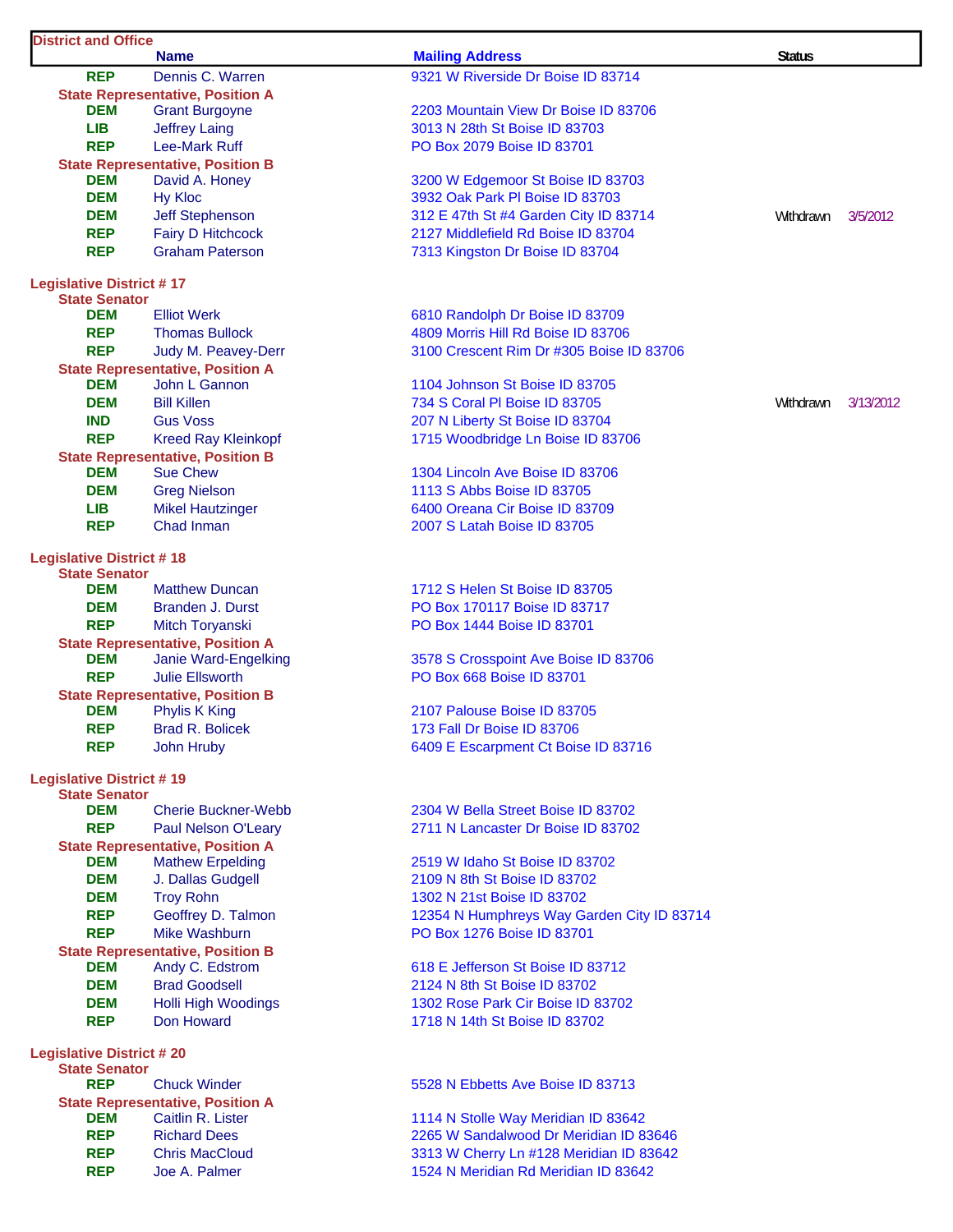### **District and Office**

**Name** Status **Mailing Address Mailing Address Status** Status **State Representative, Position B<br>REP** James Holtzclaw James Holtzclaw 3720 N Heritage View Ave Meridian ID 83646 **REP** Thomas "Tom" Jay LeClaire 1923 Pratt St Meridian ID 83642 **REP** Patrick Malloy **1988 120 March 2012 14446 N** Abruzzo Ave Meridian ID 83646 **Legislative District # 21 State Senator DEM** Kirsten Hooker 12350 W Dalrymple St Boise ID 83709 **REP** Clifford R. "Cliff" Bayer 8020 W Amity Rd Boise ID 83709 **State Representative, Position A DEM** Craig R. Kreiser **6781 S Lone Tree Way Boise ID 83709 REP** Steven C. Harris 851 E Martinique Dr Meridian ID 83642 **REP** Parrish Miller **Property Allemanue Constructs** 9282 W Lillywood Dr Boise ID 83709 **REP** Robert E. Simison **11989 W Armga Dr Boise ID 83709 State Representative, Position B DEM** Erin Zaleski 6311 Solar Way Boise ID 83709 **REP** Thomas E. "Tom" Dayley 4892 S Willandra Wy Boise ID 83709 **REP** Charles D. Hoffman 11652 W Annalee Ln Boise ID 83709 **REP** Lori Shewmaker **1996 120 120 130 14550 Pinto Dr Boise ID 83709 REP** Mike Vuittonet 2235 SE 5th Wy Meridian ID 83642 **Legislative District # 22 State Senator REP** Russell M. Fulcher **All Accord ACCO 4035 S** Linder Rd Meridian ID 83642 **State Representative, Position A**<br>**REP** John Vander Woude **State Representative, Position B DEM** Sharon Fisher **19th** 450 E Deerflat Kuna ID 83634 **REP** Michael Law 892 N Cranesbill Ave Kuna ID 83634 **REP** Jason Monks 1002 W Washington Dr Meridian ID 83642 **REP** Fred Tilman **1988 Fred Tilman** 3592 S Arcaro Ave Meridian ID 83642 **REP** Stephen Warren 151 W Cub St Meridian ID 83642 **Legislative District # 23 State Senator IND** Bill Chisholm 19073 E Hwy 30 Buhl ID 83316 **REP** Bert Brackett **Brackett** 48331 Three Cr Hwy Rogerson ID 83302 **REP** Tim Corder **1988** Tim Corder **357 SE Corder Dr Mountain Home ID 83647 State Representative, Position A REP** Rich Wills **REP** Rich Wills **Box 602 Glenns Ferry ID 83623 State Representative, Position B**<br>**DEM** Pam Chiarella **DEM** Pam Chiarella **1045 N** 15th East Mountain Home ID 83647 **REP** Matthew Bundy 1735 Castle Way Mountain Home ID 83647 **REP** Steven Millington 3821 N 1500 E Buhl ID 83316 **REP** Pete Nielsen **1203** Pete Nielsen **1303 SW Easy St Mountain Home ID 83647 Legislative District # 24 State Senator DEM** Pat Marcantonio 456 Shadetree Trail Twin Falls ID 83301 **REP** Lee Heider 1631 Richmond Dr Twin Falls ID 83301 **State Representative, Position A REP** Lance W Clow 2170 Bitterroot Dr Twin Falls ID 83301 **State Representative, Position B DEM** Rosemary Fornshell 855 Sunway N Twin Falls ID 83301 **REP** Stephen Hartgen 1681 Wildflower Ln Twin Falls ID 83301 **Legislative District # 25 State Senator DEM** Scott F. McClure 222 W 500 S Jerome ID 83338 **REP** Jim Patrick 2231 E 3200 N Twin Falls ID 83301 **State Representative, Position A DEM** Curtis Asay **1948** Curtis Asay **1938** Fair St Buhl ID 83316 **REP** Maxine T Bell 194 S 300 E Jerome ID 83338 **State Representative, Position B DEM** Cindy Shotswell 596 Pioneer Mountain Loop Jerome ID 83338

5311 Ridgewood Rd Nampa ID 83687

**REP** David Funk **1988 120 CM** 3040 N 3800 E Hansen ID 83334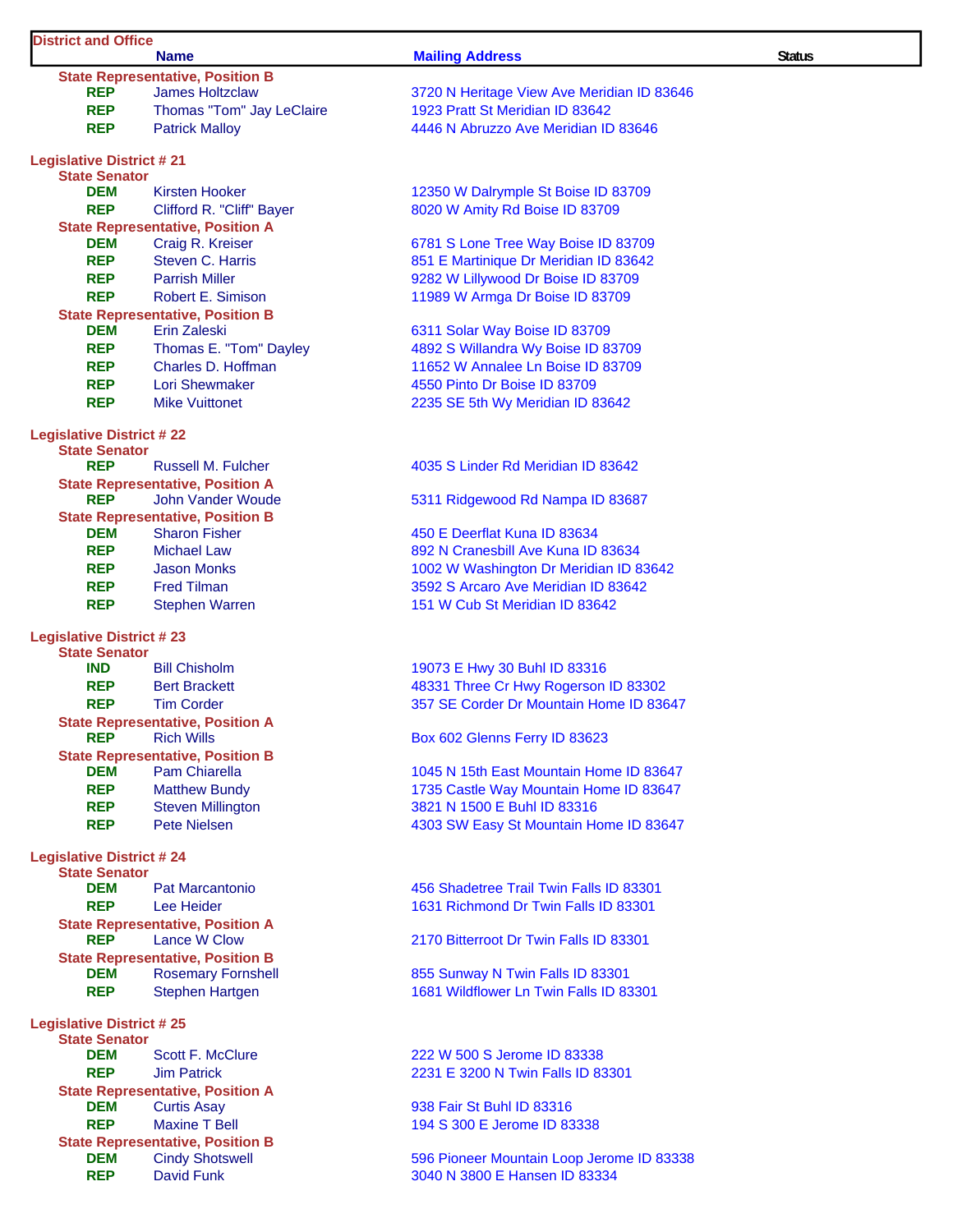| <b>District and Office</b>                              | <b>Name</b>                                                   |                                                                 |               |           |
|---------------------------------------------------------|---------------------------------------------------------------|-----------------------------------------------------------------|---------------|-----------|
|                                                         |                                                               | <b>Mailing Address</b>                                          | <b>Status</b> |           |
| <b>REP</b>                                              | <b>Clark Kauffman</b>                                         | 3791 N 2100 E Filer ID 83328                                    |               |           |
| <b>Legislative District #26</b><br><b>State Senator</b> |                                                               |                                                                 |               |           |
| <b>DEM</b>                                              | <b>Michelle Stennett</b>                                      | 220 Sabala St. Ketchum ID 83340                                 |               |           |
|                                                         | <b>State Representative, Position A</b>                       |                                                                 |               |           |
| DEM                                                     | John C. Remington                                             | PO Box 2877 Ketchum ID 83340                                    |               |           |
| <b>REP</b>                                              | <b>Steve Miller</b>                                           | Rt 1 Box 1130 Fairfield ID 83327                                |               |           |
|                                                         | <b>State Representative, Position B</b>                       |                                                                 |               |           |
| <b>DEM</b>                                              | <b>Donna Pence</b>                                            | 1960 US Hwy 26 Gooding ID 83330                                 |               |           |
| <b>REP</b>                                              | Lee Barron                                                    | Rt 1 Box 2075 Corral ID 83322                                   |               |           |
| <b>Legislative District #27</b>                         |                                                               |                                                                 |               |           |
| <b>State Senator</b>                                    |                                                               |                                                                 |               |           |
| <b>REP</b>                                              | Dean L Cameron                                                | 1101 Ruby Dr Rupert ID 83350                                    |               |           |
| <b>REP</b>                                              | Douglas T. Pickett                                            | 625 W 1700 S Oakley ID 83346                                    |               |           |
| <b>REP</b>                                              | <b>State Representative, Position A</b><br><b>Scott Bedke</b> | PO Box 89 Oakley ID 83346                                       |               |           |
|                                                         | <b>State Representative, Position B</b>                       |                                                                 |               |           |
| <b>REP</b>                                              | <b>Fred Wood</b>                                              | PO Box 1207 Burley ID 83318                                     |               |           |
|                                                         |                                                               |                                                                 |               |           |
| <b>Legislative District #28</b><br><b>State Senator</b> |                                                               |                                                                 |               |           |
| <b>DEM</b>                                              | Dave Finkelnburg                                              | 8767 W Pocatello Creek Rd Pocatello ID 83201                    |               |           |
| <b>REP</b>                                              | W. Rusty Barlow                                               | 13656 N Laughran Rd Pocatello ID 83202                          |               |           |
| <b>REP</b>                                              | <b>Jim Guthrie</b>                                            | 425 W Goodenough McCammon ID 83250                              |               |           |
|                                                         | <b>State Representative, Position A</b>                       |                                                                 |               |           |
| <b>DEM</b>                                              | Sam McKee                                                     | 625 W McKee Rd Inkom ID 83245                                   |               |           |
| <b>REP</b>                                              | <b>Ken Andrus</b>                                             | 6948 E Old Oregon Trail Rd Lava Hot Springs ID 83246            |               |           |
|                                                         | <b>State Representative, Position B</b>                       |                                                                 |               |           |
| <b>DEM</b>                                              | Kamren Koompin                                                | 3064 S Frontage Rd American Falls ID 83211                      |               |           |
| <b>DEM</b>                                              | Sam McKee                                                     | 625 W McKee Rd Inkom ID 83245<br>859 Pinewood Chubbuck ID 83202 | Withdrawn     | 3/9/2012  |
| <b>REP</b><br><b>REP</b>                                | <b>Kevin England</b>                                          | PO Box 49 Arbon ID 83212                                        | Withdrawn     | 3/20/2012 |
| <b>REP</b>                                              | <b>Ken Estep</b><br><b>John Hart</b>                          | 485 Lincoln St #6 American Falls ID 83211                       |               |           |
| <b>REP</b>                                              | <b>Kelley Packer</b>                                          | 104 Mountain View Dr McCammon ID 83250                          |               |           |
|                                                         |                                                               |                                                                 |               |           |
| <b>Legislative District #29</b><br><b>State Senator</b> |                                                               |                                                                 |               |           |
| <b>DEM</b>                                              | <b>Roy Lacey</b>                                              | 13774 W Trail Creek Rd Pocatello ID 83204                       |               |           |
| <b>REP</b>                                              | <b>Terry Andersen</b>                                         | 809 S 4th #5 Pocatello ID 83201                                 |               |           |
| <b>REP</b>                                              | <b>Greg Romriell</b>                                          | 615 S 19th Ave Pocatello ID 83201                               |               |           |
|                                                         | <b>State Representative, Position A</b>                       |                                                                 |               |           |
| <b>DEM</b>                                              | <b>Nate Murphy</b>                                            | 1042 S 4th St Pocatello ID 83201                                |               |           |
| <b>IND</b>                                              | <b>Bob Croker</b>                                             | 1625 Gwen Dr Pocatello ID 83204                                 |               |           |
| <b>REP</b>                                              | Dave Bowen                                                    | 1375 Jane St Pocatello ID 83201                                 |               |           |
| <b>REP</b>                                              | <b>Brian Nugent</b>                                           | 247 N Lincoln Ave Pocatello ID 83204                            |               |           |
|                                                         | <b>State Representative, Position B</b>                       |                                                                 |               |           |
| <b>DEM</b>                                              | <b>Elaine Smith</b>                                           | 3759 Heron Ave Pocatello ID 83201                               |               |           |
| <b>REP</b>                                              | Dave Bowen                                                    | 1375 Jane St Pocatello ID 83201                                 | Withdrawn     | 3/5/2012  |
| <b>REP</b>                                              | <b>Craig Cooper</b>                                           | 799 Jessie PI Pocatello ID 83201                                |               |           |
| <b>Legislative District #30</b>                         |                                                               |                                                                 |               |           |
| <b>State Senator</b>                                    |                                                               |                                                                 |               |           |
| <b>REP</b>                                              | Dean M. Mortimer<br><b>State Representative, Position A</b>   | 7403 South 1st East Idaho Falls ID 83404                        |               |           |
| <b>CON</b>                                              | David G Hay                                                   | 3280 Central Ave Ammon ID 83406                                 |               |           |
| <b>REP</b>                                              | <b>Trimelda Concepcion McDaniels</b>                          | 5230 W Canyon Creek Rd Idaho Falls ID 83402                     |               |           |
| <b>REP</b>                                              | Jeff D. Thompson                                              | 1739 Peggy's Ln Idaho Falls ID 83402                            |               |           |
|                                                         | <b>State Representative, Position B</b>                       |                                                                 |               |           |
| <b>CON</b>                                              | Robert D. Gorgoglione Sr.                                     | 3713 Deloy Dr Idaho Falls ID 83401                              |               |           |
| <b>REP</b>                                              | Doyle H. Beck                                                 | PO Box 1768 Idaho Falls ID 83403                                | Withdrawn     | 3/20/2012 |
| <b>REP</b>                                              | Stan J. Bell                                                  | 798 W Pleasant St Idaho Falls ID 83401                          |               |           |
| <b>REP</b>                                              | <b>Greg Crockett</b>                                          | 383 Spring Meadows Dr Idaho Falls ID 83404                      |               |           |
| <b>REP</b>                                              | <b>Wendy Horman</b>                                           | 1860 Heather Cir Idaho Falls ID 83406                           |               |           |

 $\mathsf{l}$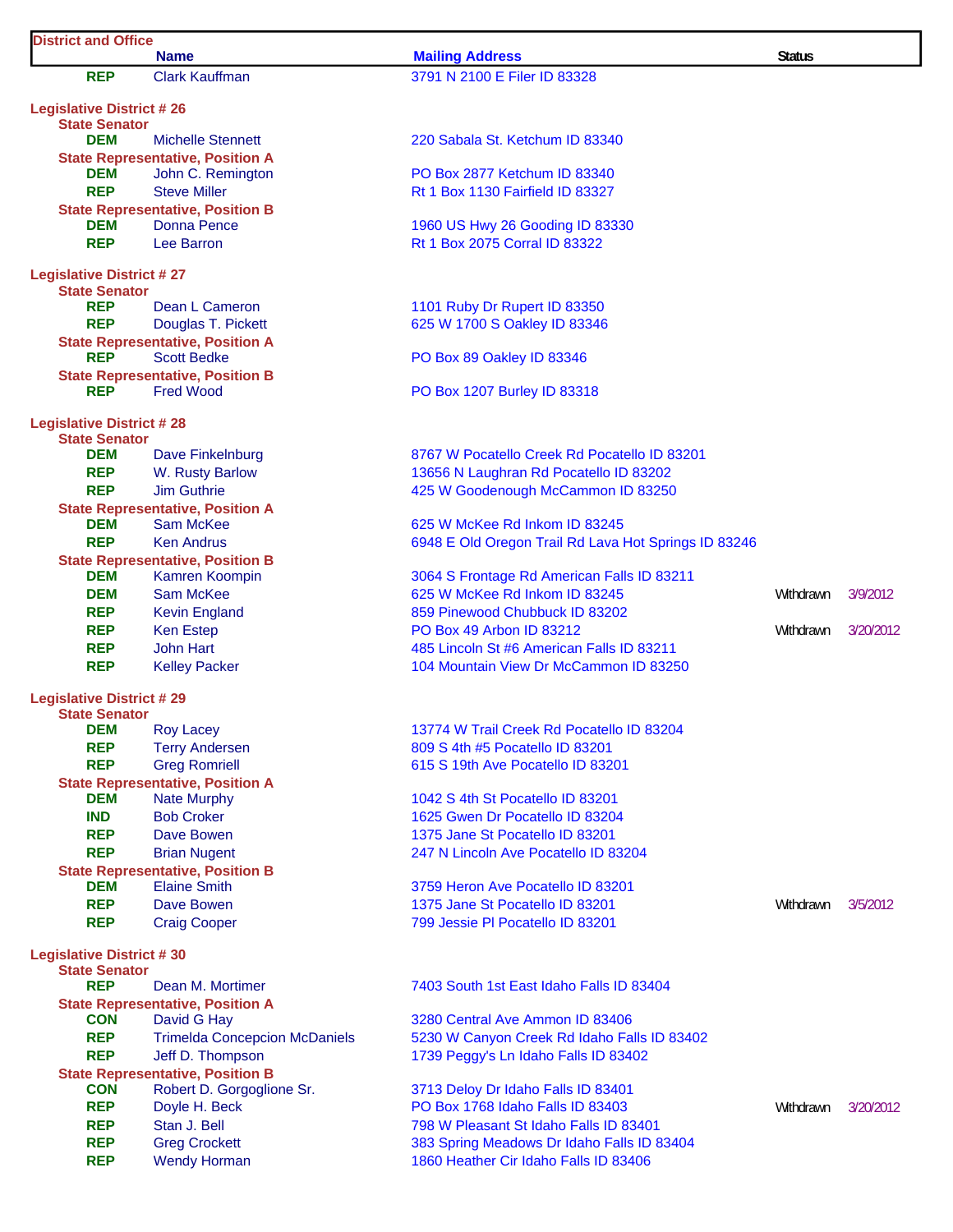### **Name** Status **Mailing Address Mailing Address Status** Status

| <b>Legislative District #31</b> |                                                           |
|---------------------------------|-----------------------------------------------------------|
| <b>State Senator</b>            |                                                           |
| DEM                             | <b>Cherie Harding Clawson</b>                             |
| <b>REP</b>                      | R. Steven Bair<br><b>State Representative, Position A</b> |
| <b>DEM</b>                      | <b>Barbara Ann Clark</b>                                  |
| <b>REP</b>                      | <b>Neil A Anderson</b>                                    |
| <b>REP</b>                      | <b>Robert B Butler</b>                                    |
| REP                             | <b>Mike Duff</b>                                          |
| REP                             | R. David Moore                                            |
|                                 | <b>State Representative, Position B</b>                   |
| <b>DEM</b>                      | Jeannie M. James                                          |
| <b>REP</b>                      | <b>Jim Marriott</b>                                       |
| <b>REP</b>                      | Julie Van Orden                                           |
| <b>Legislative District #32</b> |                                                           |
| <b>State Senator</b>            |                                                           |
| <b>REP</b>                      | John H. Tippets                                           |
| <b>REP</b>                      | R. Scott Workman                                          |
|                                 | <b>State Representative, Position A</b>                   |
| DEM                             | <b>Rich Bergman</b>                                       |
| DEM                             | <b>Bob Fitzgerald</b>                                     |
| REP                             | Marc Gibbs                                                |
|                                 | <b>State Representative, Position B</b>                   |
| DEM                             | <b>Ralph Mossman</b>                                      |
| <b>REP</b>                      | <b>Kelton L Larsen</b>                                    |
| <b>REP</b>                      | <b>Tom Loertscher</b>                                     |
| <b>REP</b>                      | Franklyn G. Vilt Sr.                                      |
| <b>Legislative District #33</b> |                                                           |
| <b>State Senator</b>            |                                                           |
| REP                             | <b>Bart M. Davis</b>                                      |
| <b>REP</b>                      | <b>Brian Schad</b>                                        |
|                                 | <b>State Representative, Position A</b>                   |
| <b>DEM</b><br>LIB               | Mary E. Haley                                             |
| <b>REP</b>                      | <b>Christopher Joseph Brunt</b><br>Ronald K. Lechelt      |
| <b>REP</b>                      | <b>Janet Trujillo</b>                                     |
| REP                             | <b>Tim Urling</b>                                         |
| <b>REP</b>                      | <b>Dane Watkins</b>                                       |
|                                 | <b>State Representative, Position B</b>                   |
| <b>DEM</b>                      | <b>Henry De Angelis</b>                                   |
| <b>REP</b>                      | Linden B. Bateman                                         |
| <b>REP</b>                      | David Lyon                                                |
| <b>Legislative District #34</b> |                                                           |
| <b>State Senator</b>            |                                                           |
| <b>REP</b>                      | <b>Brent Hill</b>                                         |
|                                 | <b>State Representative, Position A</b>                   |
| <b>DEM</b>                      | Lary S. Larson                                            |
| <b>IND</b>                      | <b>David Pulsipher</b>                                    |
| <b>REP</b>                      | Douglas A. Hancey Jr.                                     |
| <b>REP</b>                      | <b>Stan Hawkins</b>                                       |
| <b>REP</b>                      | <b>Bill Hunter</b>                                        |
| <b>REP</b>                      | Harold R. Jones                                           |
| <b>REP</b>                      | <b>Doug Ricks</b>                                         |
| <b>REP</b>                      | <b>Dan Roberts</b>                                        |
|                                 | <b>State Representative, Position B</b>                   |
| <b>REP</b>                      | John K. Baird                                             |
| <b>REP</b><br><b>REP</b>        | <b>Dell Raybould</b><br><b>Dan Roberts</b>                |
|                                 |                                                           |
| <b>Legislative District #35</b> |                                                           |

**State Senator**

## 1206 Lyn Dr Blackfoot ID 83221 **947 W 200 S Blackfoot ID 83221**

985 October Cove Shelley ID 83274 71 S 700 W Blackfoot ID 83221 **450 N Hanson Rd Shelley ID 83274** 180 South 800 West Blackfoot ID 83221 820 W 375 N Blackfoot ID 83221

448 N 400 W Blackfoot ID 83221 **REP** Jim Marriott 799 W 200 S Blackfoot ID 83221 **425 S 1100 W Pingree ID 83262** 

**610 Red Canyon Rd Bennington ID 83254** 1448 E 7400 N Preston ID 83263

351 N 6th St Montpelier ID 83254 **DEM** Bob Fitzgerald 4079 N 3000 W Tetonia ID 83452 **632 Hwy 34 Grace ID 83241** 

240 N 5th E Driggs ID 83422 **4233 E Cub River Rd Preston ID 83263** 1357 Bone Rd Iona ID 83427 **700 Bear Hollow Rd Montpelier ID 83254** 

2638 Bellin Cir Idaho Falls ID 83402 1230 S Higbee Ave Idaho Falls ID 83404

3019 Druvor St Idaho Falls ID 83402 955 9th St Idaho Falls ID 83404 247 Hartert Dr Idaho Falls ID 83404 3144 Disney Dr Idaho Falls ID 83404 **REPART TIM URLING 1115 Killarney Ct Idaho Falls ID 83404** Withdrawn 3/20/2012 **2242 S Blvd Idaho Falls ID 83402** Withdrawn 3/20/2012

2983 Chaparral Dr Idaho Falls ID 83404 170 E 23rd St Idaho Falls ID 83404 1695 Brenthaven St Idaho Falls ID 83402

### 1010 S 2nd E Rexburg ID 83440

PO Box 51193 Idaho Falls ID 83405 **334 S 3rd E Rexburg ID 83440** 378 Yale Ave Rexburg ID 83440 **PO Box 367 Ucon ID 83454** Withdrawn 3/29/2012 **3500 W 2000 N Rexburg ID 83440** 11020 N 95th E Idaho Falls ID 83401 **Report 3/30/2012** S 3rd E Rexburg ID 83440 **2633 W 3200 S Rexburg ID 83440 Withdrawn 3/8/2012** 

**REP** John K. Baird 7079 Panorama Dr Idaho Falls ID 83401 3215 N 2000 W Rexburg ID 83440 2633 W 3200 S Rexburg ID 83440